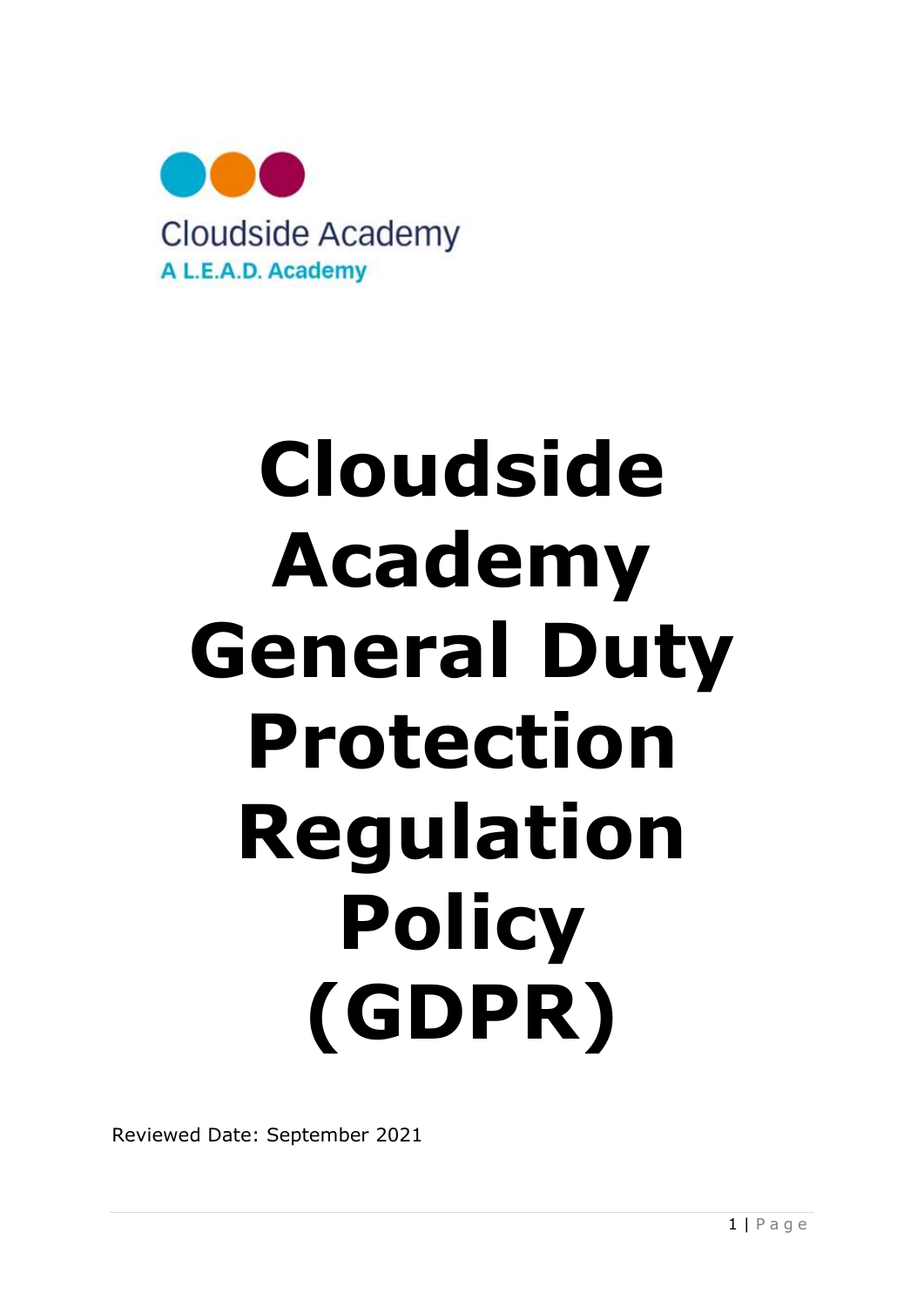# 1. Introduction

# 1.1 Background to the General Data Protection Regulation ('GDPR')

The General Data Protection Regulation 2016 replaces the EU Data Protection Directive of 1995 and supersedes the laws of individual Member States that were developed in compliance with the Data Protection Directive 95/46/EC. Its purpose is to protect the "rights and freedoms" of natural persons (i.e. living individuals) and to ensure that personal data is not processed without their knowledge, and, wherever possible, that it is processed with their consent.

# 1.2 Definitions used by the organisation (drawn from the GDPR)

Material scope (Article 2) – the GDPR applies to the processing of personal data wholly or partly by automated means (i.e. by computer) and to the processing other than by automated means of personal data (i.e. paper records) that form part of a filing system or are intended to form part of a filing system.

Territorial scope (Article 3) – the GDPR will apply to all controllers that are established in the EU (European Union) who process the personal data of data subjects, in the context of that establishment. It will also apply to controllers outside of the EU that process personal data in order to offer goods and services, or monitor the behavr of data subjects who are resident in the EU.

#### 1.3 Article 4 definitions

Establishment – the main establishment of the controller in the EU will be the place in which the controller makes the main decisions as to the purpose and means of its data processing activities. The main establishment of a processor in the EU will be its administrative center. If a controller is based outside the EU, it will have to appoint a representative in the jurisdiction in which the controller operates to act on behalf of the controller and deal with supervisory authorities.

Personal data – any information relating to an identified or identifiable natural person ('data subject'); an identifiable natural person is one who can be identified, directly or indirectly, in particular by reference to an identifier such as a name, an identification number, location data, an online identifier or to one or more factors specific to the physical, physiological, genetic, mental, economic, cultural or social identity of that natural person.

Special categories of personal data – personal data revealing racial or ethnic origin, political opinions, religious or philosophical beliefs, or trade-union membership, and the processing of genetic data, biometric data for the purpose of uniquely identifying a natural person, data concerning health or data concerning a natural person's sex life or sexual orientation.

Data controller – the natural or legal person, public authority, agency or other body which, alone or jointly with others, determines the purposes and means of the processing of personal data; where the purposes and means of such processing are determined by Union or Member State law, the controller or the specific criteria for its nomination may be provided for by Union or Member State law.

Data subject – any living individual who is the subject of personal data held by an organisation.

Processing – any operation or set of operations which is performed on personal data or on sets of personal data, whether or not by automated means, such as collection, recording, organisation, structuring, storage, adaptation or alteration, retrieval, consultation, use, disclosure by transmission, dissemination or otherwise making available, alignment or combination, restriction, erasure or destruction.

Profiling – is any form of automated processing of personal data intended to evaluate certain personal aspects relating to a natural person, or to analyse or predict that person's performance at work, economic situation, location, health, personal preferences, reliability, or behaviour. This definition is linked to the right of the data subject to object to profiling and a right to be informed about the existence of profiling, of measures based on profiling and the envisaged effects of profiling on the individual.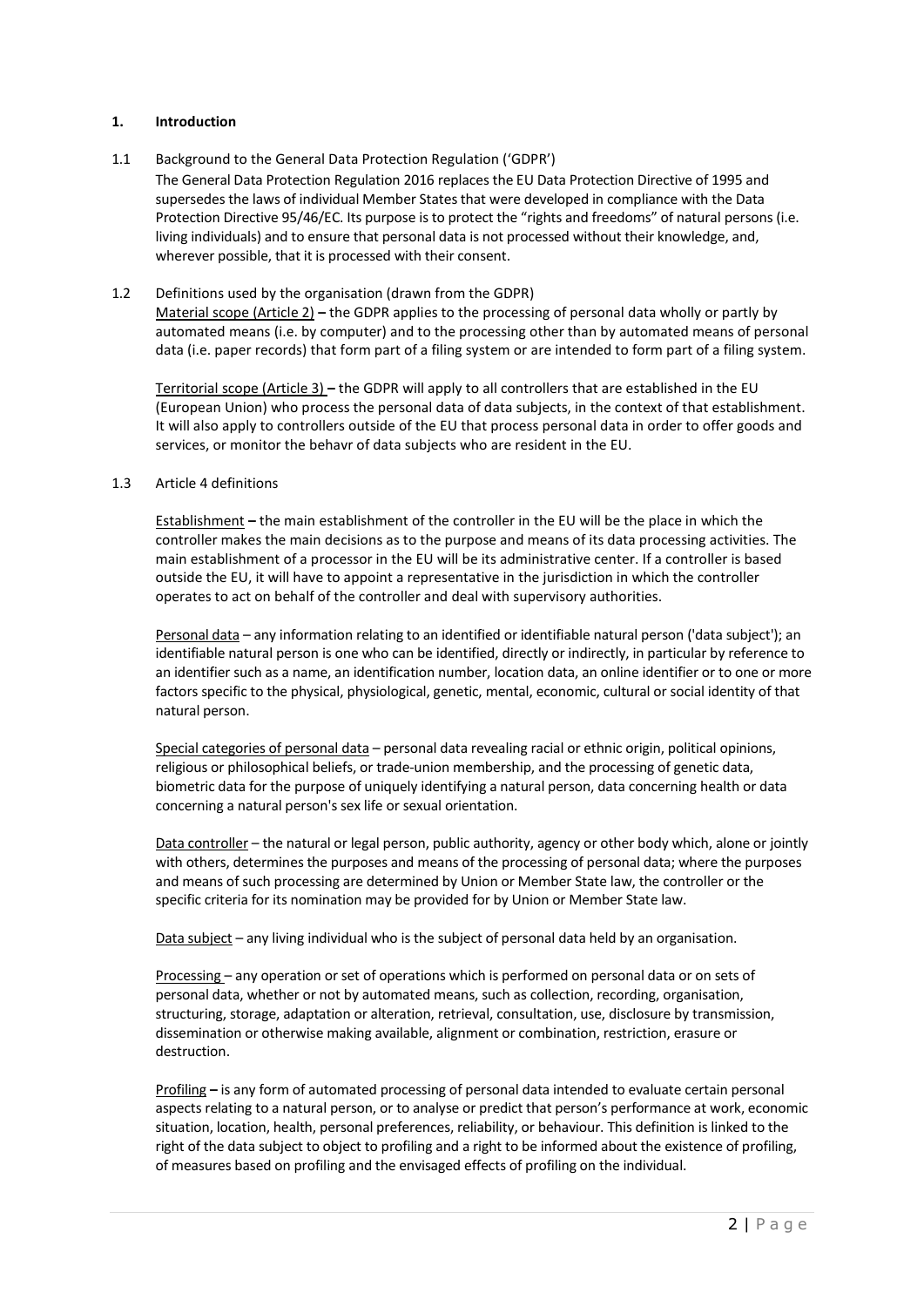Personal data breach – a breach of security leading to the accidental, or unlawful, destruction, loss, alteration, unauthorised disclosure of, or access to, personal data transmitted, stored or otherwise processed. There is an obligation on the controller to report personal data breaches to the supervisory authority and where the breach is likely to adversely affect the personal data or privacy of the data subject.

Data subject consent - means any freely given, specific, informed and unambiguous indication of the data subject's wishes by which he or she, by a statement or by a clear affirmative action, signifies agreement to the processing of personal data.

Child – the GDPR defines a child as anyone under the age of 16 years old, although this may be lowered to 13 by Member State law. The processing of personal data of a child is only lawful if parental or custodian consent has been obtained. The controller shall make reasonable efforts to verify in such cases that consent is given or authorised by the holder of parental responsibility over the child.

Third party – a natural or legal person, public authority, agency or body other than the data subject, controller, processor and persons who, under the direct authority of the controller or processor, are authorised to process personal data.

Filing system – any structured set of personal data which are accessible according to specific criteria, whether centralised, decentralised or dispersed on a functional or geographical basis.

# 2. Policy statement

- 2.1 The Board of Directors and management of L.E.A.D. Academy Trust, located at 5a The Ropewalk, Nottingham, NG1 5DU are committed to compliance with all relevant EU and Member State laws in respect of personal data, and the protection of the "rights and freedoms" of individuals whose information L.E.A.D. Academy Trust collects and processes in accordance with the General Data Protection Regulation (GDPR).
- 2.2 Compliance with the GDPR is described by this policy and other relevant policies such as the Information Security Policy (GDPR DOC 5.2), along with connected processes and procedures.
- 2.3 The GDPR and this policy apply to all of L.E.A.D. Academy Trust's personal data processing functions, including those performed on customers', clients', employees', suppliers' and partners' personal data, and any other personal data the organisation processes from any source.
- 2.4 L.E.A.D. Academy Trust has established objectives for data protection and privacy, which are in PIMS and GDPR Objectives Record (GDPR REC 4.11).
- 2.5 Data Protection Officer/GDPR Owner is responsible for reviewing the register of processing annually in the light of any changes to L.E.A.D. Academy Trust's activities (as determined by changes to the data inventory register and the management review) and to any additional requirements identified by means of data protection impact assessments. This register needs to be available on the supervisory authority's request.
- 2.6 This policy applies to all Employees/Staff of L.E.A.D. Academy Trust such as outsourced suppliers. Any breach of the GDPR or this PIMS will be dealt with under L.E.A.D. Academy Trust's disciplinary policy and may also be a criminal offence, in which case the matter will be reported as soon as possible to the appropriate authorities.
- 2.7 Partners and any third parties working with or for L.E.A.D. Academy Trust, and who have or may have access to personal data, will be expected to have read, understood and to comply with this policy. No third party may access personal data held by L.E.A.D. Academy Trust without having first entered into a data confidentiality agreement which can be found on the L.E.A.D. Academy Trust portal. Which imposes on the third party obligations no less onerous than those to which L.E.A.D. Academy Trust is committed, and which gives L.E.A.D. Academy Trust the right to audit compliance with the agreement.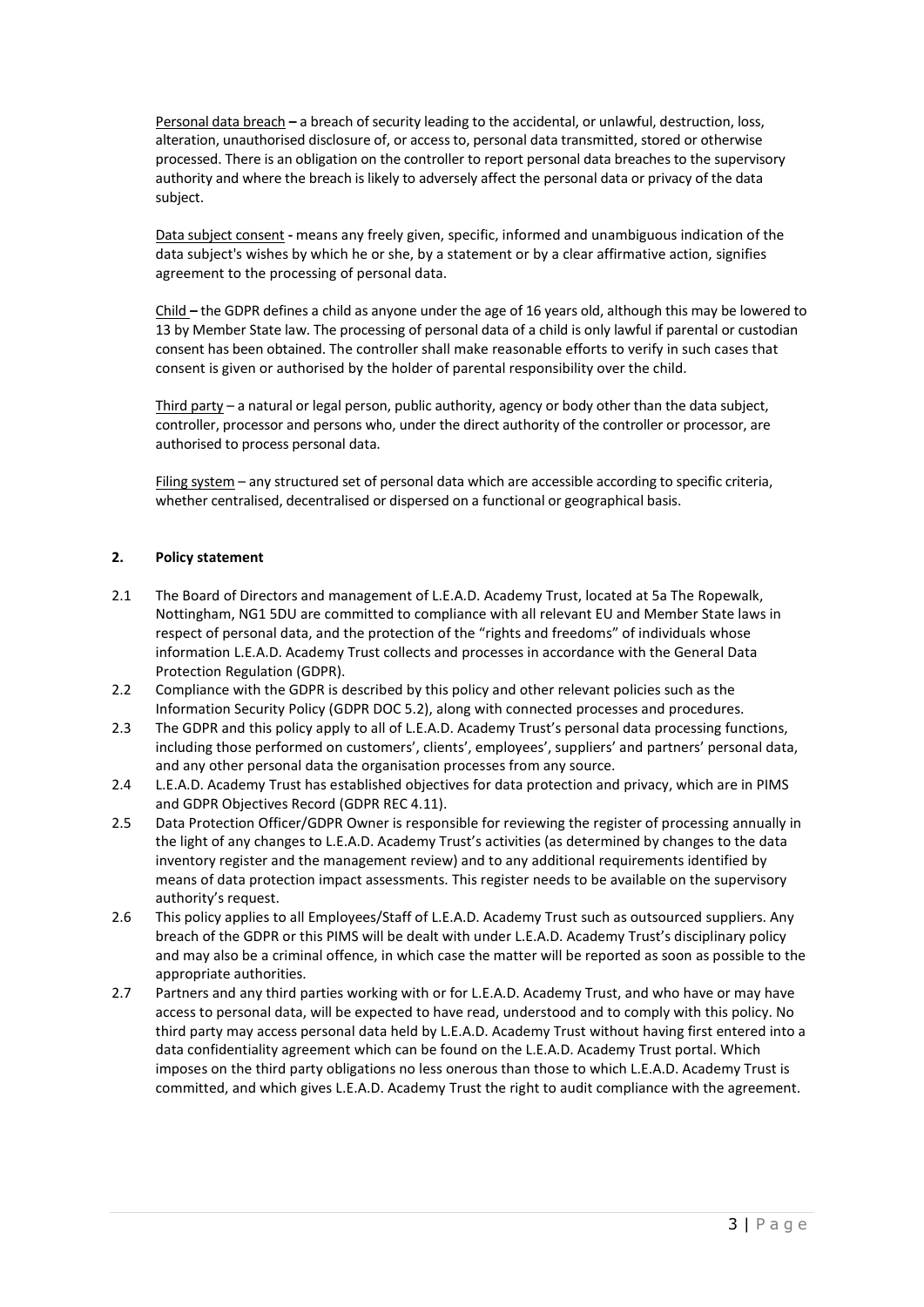# [Personal information management system (PIMS)

# Policy statement

To support compliance with the GDPR, the Board of Directors has approved and supported the development, implementation, maintenance and continual improvement of a documented personal information management system ('PIMS') for L.E.A.D. Academy Trust. All Employees/Staff of L.E.A.D. Academy Trust and any other external parties identified by PIMS are expected to comply with this policy and with the PIMS that implements this policy. All Employees/Staff, and certain external parties, will receive appropriate training. The consequences of breaching this policy are set out in L.E.A.D. Academy Trust's disciplinary policy and in contracts and agreements with third parties.

In determining its scope for compliance with BS 10012:2017 and the GDPR, L.E.A.D. Academy Trust considers:

- any external and internal issues that are relevant to the purpose of L.E.A.D. Academy Trust and that affect its ability to achieve the intended outcomes of its PIMS;
- specific needs and expectations of interested parties that are relevant to the implementation of the PIMS;
- organisational objectives and obligations;
- the organisations acceptable level of risk; and
- any applicable statutory, regulatory or contractual obligations.

The PIMS Scope Statement is documented in GDPR REC 4.10.

L.E.A.D. Academy Trust's objectives for compliance with the GDPR and a PIMS:

- are consistent with this policy
- are measurable
- take into account GDPR and BS 10012:2017 privacy requirements and the results from risk assessments and risk treatments
- are monitored (in line with GDPR DOC 9.1)
- are communicated (in line with GDPR DOC 7.4)
- are updated as appropriate (in line with GDPR DOC 10.2)

L.E.A.D. Academy Trust documents those objectives in the PIMS and GDPR Objectives Record (GDPR REC 4.11).

In order to achieve these objectives, L.E.A.D. Academy Trust has determined:

- what will be done
- what resources will be required
- who will be responsible
- when it will be completed
- how the results will be evaluated
- ]

# 3. Responsibilities and roles under the General Data Protection Regulation

- 3.1 L.E.A.D. Academy Trust is a data controller and data processor under the GDPR.
- 3.2 Top Management and all those in managerial or supervisory roles throughout L.E.A.D. Academy Trust are responsible for developing and encouraging good information handling practices within L.E.A.D. Academy Trust; responsibilities are set out in individual job descriptions.
- 3.3 Data Protection Officer/GDPR Owner (Data Protection Officer (DPO) Job Description GDPR REC 4.3A and Data Protection Job Description Responsibilities GDPR REC 4.3B), a role specified in the GDPR, should be a member of the senior management team, is accountable to Board of Directors of L.E.A.D. Academy Trust for the management of personal data within L.E.A.D. Academy Trust and for ensuring that compliance with data protection legislation and good practice can be demonstrated. This accountability includes:
	- 3.3.1 development and implementation of the GDPR as required by this policy; and
	- 3.3.2 security and risk management in relation to compliance with the policy.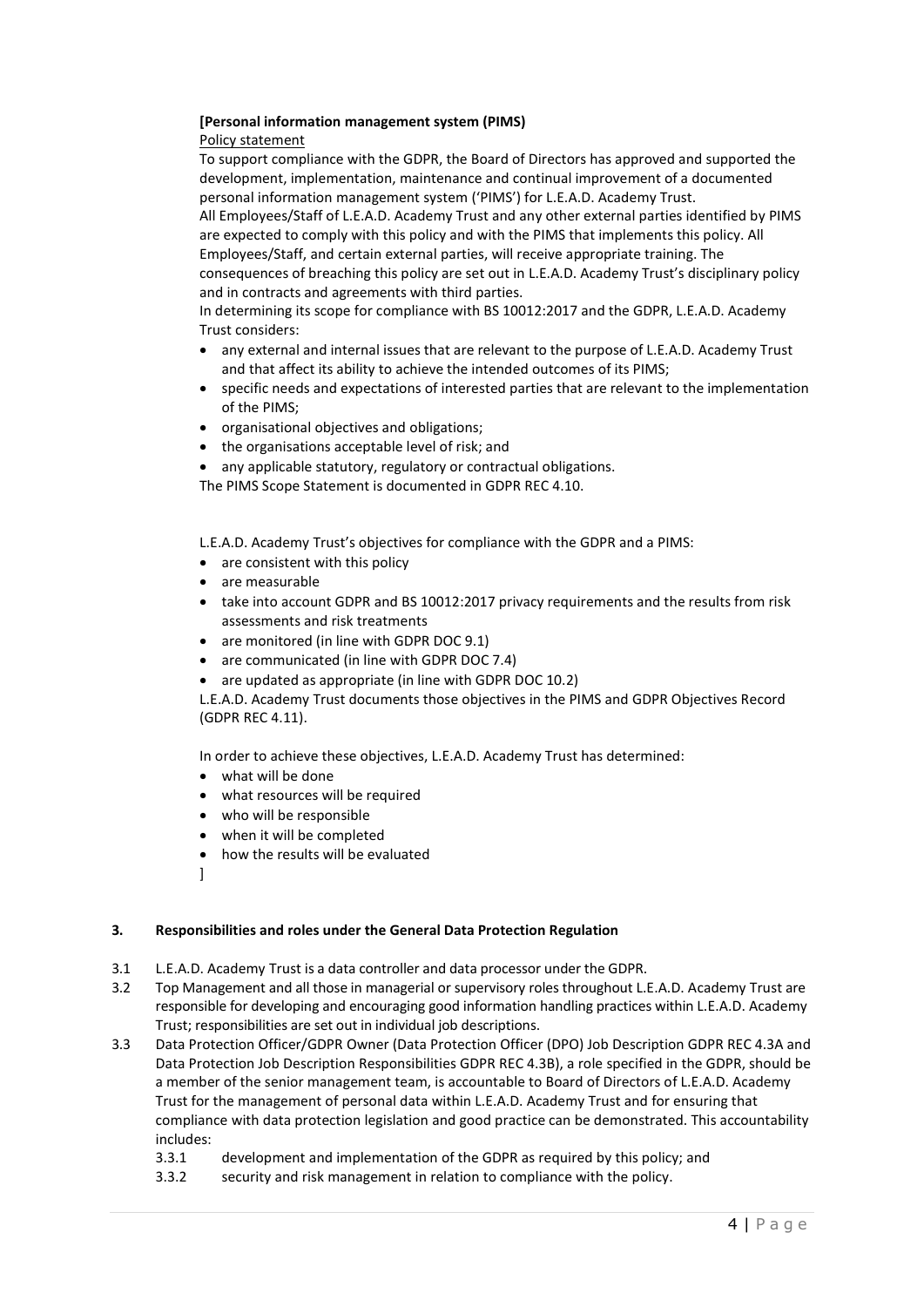- 3.4 Data Protection Officer, who the Board of Directors considers to be suitably qualified and experienced, has been appointed to take responsibility for L.E.A.D. Academy Trust's compliance with this policy on a day-to-day basis and, in particular, has direct responsibility for ensuring that L.E.A.D. Academy Trust complies with the GDPR, as do Manager/Executive (generic/line)'s in respect of data processing that takes place within their area of responsibility.
- 3.5 The Data Protection Officer/GDPR Owner have specific responsibilities in respect of procedures such as the Subject Access Request Procedure (GDPR DOC 2.2) and are the first point of call for Employees/Staff seeking clarification on any aspect of data protection compliance.
- 3.6 Compliance with data protection legislation is the responsibility of all Employees/Staff of L.E.A.D. Academy Trust who process personal data.
- 3.7 L.E.A.D. Academy Trust's Training Policy (GDPR DOC 1.1) sets out specific training and awareness requirements in relation to specific roles and Employees/Staff of L.E.A.D. Academy Trust generally.
- 3.8 Employees/Staff of L.E.A.D. Academy Trust are responsible for ensuring that any personal data about them and supplied by them to L.E.A.D. Academy Trust is accurate and up-to-date.

#### 4. Data protection principles

All processing of personal data must be conducted in accordance with the data protection principles as set out in Article 5 of the GDPR. L.E.A.D. Academy Trust's policies and procedures are designed to ensure compliance with the principles.

4.1 Personal data must be processed lawfully, fairly and transparently Lawful – identify a lawful basis before you can process personal data. These are often referred to as the "conditions for processing", for example consent.

Fairly – in order for processing to be fair, the data controller has to make certain information available to the data subjects as practicable. This applies whether the personal data was obtained directly from the data subjects or from other sources.

The GDPR has increased requirements about what information should be available to data subjects, which is covered in the 'Transparency' requirement.

Transparently – the GDPR includes rules on giving privacy information to data subjects in Articles 12, 13 and 14. These are detailed and specific, placing an emphasis on making privacy notices understandable and accessible. Information must be communicated to the data subject in an intelligible form using clear and plain language.

L.E.A.D. Academy Trust's Privacy Notice Procedure is set out in GDPR DOC 2.1 and the Privacy Notice is recorded in GDPR REC 4.1.

The specific information that must be provided to the data subject must, as a minimum, include:

- 4.1.1 the identity and the contact details of the controller and, if any, of the controller's representative;
- 4.1.2 the contact details of the Data Protection Officer;
- 4.1.3 the purposes of the processing for which the personal data are intended as well as the legal basis for the processing;
- 4.1.4 the period for which the personal data will be stored;
- 4.1.5 the existence of the rights to request access, rectification, erasure or to object to the processing, and the conditions (or lack of) relating to exercising these rights, such as whether the lawfulness of previous processing will be affected;
- 4.1.6 the categories of personal data concerned;
- 4.1.7 the recipients or categories of recipients of the personal data, where applicable;
- 4.1.8 where applicable, that the controller intends to transfer personal data to a recipient in a third country and the level of protection afforded to the data;
- 4.1.9 any further information necessary to guarantee fair processing.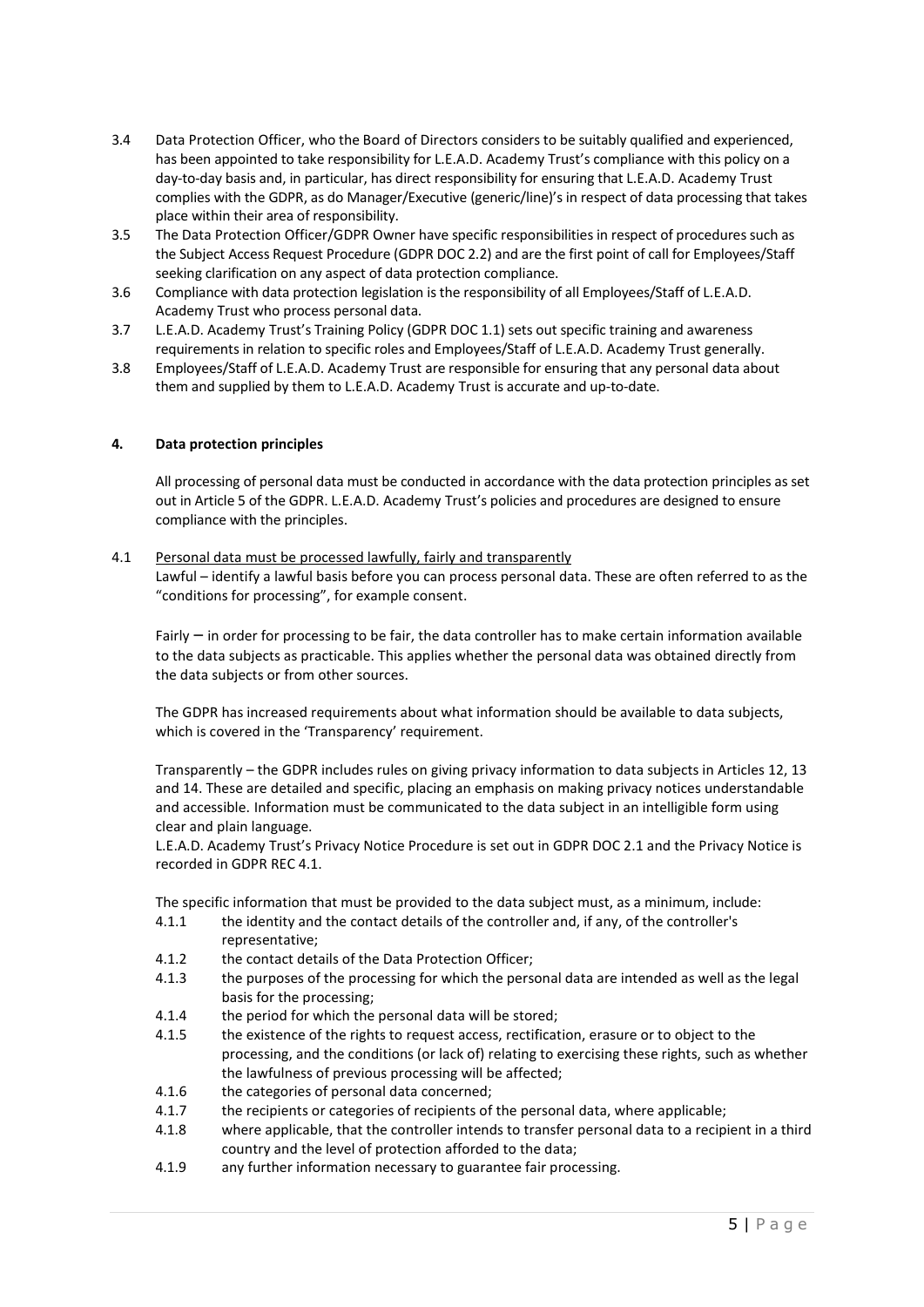- 4.2 Personal data can only be collected for specific, explicit and legitimate purposes Data obtained for specified purposes must not be used for a purpose that differs from those formally notified to the supervisory authority as part of L.E.A.D. Academy Trust's GDPR register of processing. Privacy Procedure GDPR DOC 2.1 sets out the relevant procedures.
- 4.3 Personal data must be adequate, relevant and limited to what is necessary for processing
	- 4.3.1 The Data Protection Officer/GDPR Owner is responsible for ensuring that L.E.A.D. Academy Trust does not collect information that is not strictly necessary for the purpose for which it is obtained (refer to DPIA Tool GDPR REC 4.4 for the data flow/mapping).
	- 4.3.2 All data collection forms (electronic or paper-based), including data collection requirements in new information systems, must be include a fair processing statement or link to privacy statement and approved by the Data Protection Officer / GDPR Owner.
	- 4.3.3 The Data Protection Officer / GDPR Owner will ensure that, on an annual basis all data collection methods are reviewed by Internal Audit to ensure that collected data continues to be adequate, relevant and not excessive (Data Protection Impact Assessment Procedure GDPR DOC 2.4 and DPIA Tool GDPR REC 4.4).
- 4.4 Personal data must be accurate and kept up to date with every effort to erase or rectify without delay
	- 4.4.1 Data that is stored by the data controller must be reviewed and updated as necessary. No data should be kept unless it is reasonable to assume that it is accurate.
	- 4.4.2 The Data Protection Officer is responsible for ensuring that all staff are trained in the importance of collecting accurate data and maintaining it.
	- 4.4.3 It is also the responsibility of the data subject to ensure that data held by L.E.A.D. Academy Trust is accurate and up to date. Completion of a registration or application form by a data subject will include a statement that the data contained therein is accurate at the date of submission.
	- 4.4.4 Employees/Staff/Pupil's Guardians/Suppliers should be required to notify L.E.A.D. Academy Trust of any changes in circumstance to enable personal records to be updated accordingly. Instructions for updating records are located on the L.E.A.D. Academy Trust portal. It is the responsibility of L.E.A.D. Academy Trust to ensure that any notification regarding change of circumstances is recorded and acted upon.
	- 4.4.5 The Data Protection Officer / GDPR Owner is responsible for ensuring that appropriate procedures and policies are in place to keep personal data accurate and up to date, taking into account the volume of data collected, the speed with which it might change and any other relevant factors.
	- 4.4.6 On at least an annual basis, the Data Protection Officer / GDPR Owner will review the retention dates of all the personal data processed by L.E.A.D. Academy Trust, by reference to the data inventory, and will identify any data that is no longer required in the context of the registered purpose. This data will be securely deleted/destroyed in line with the Secure Disposal of Storage Media Procedure (GDPR-C DOC 11.2.7).
	- 4.4.7 The Data Protection Officer / GDPR Owner is responsible for responding to requests for rectification from data subjects within one month (Subject Access Request Procedure GDPR DOC 2.2). This can be extended to a further two months for complex requests. If L.E.A.D. Academy Trust decides not to comply with the request, the Data Protection Officer / GDPR Owner must respond to the data subject to explain its reasoning and inform them of their right to complain to the supervisory authority and seek judicial remedy.
	- 4.4.8 The Data Protection Officer / GDPR Owner is responsible for making appropriate arrangements that, where third-party organisations may have been passed inaccurate or out-of-date personal data, to inform them that the information is inaccurate and/or out of date and is not to be used to inform decisions about the individuals concerned; and for passing any correction to the personal data to the third party where this is required.
- 4.5 Personal data must be kept in a form such that the data subject can be identified only as long as is necessary for processing.
	- 4.5.1 Where personal data is retained beyond the processing date, it will be encrypted in order to protect the identity of the data subject in the event of a data breach.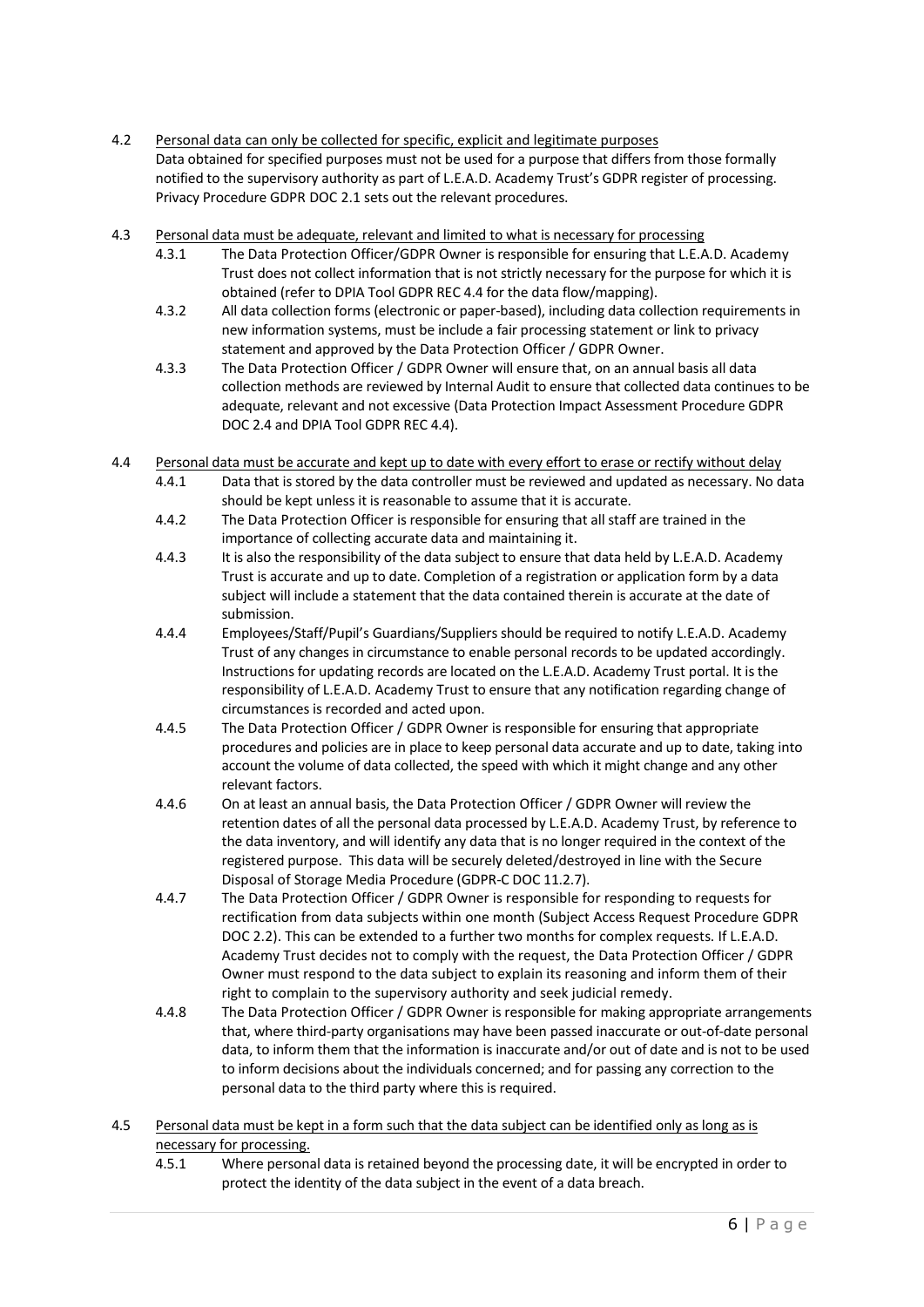- 4.5.2 Personal data will be retained in line with the Retention of Records Procedure (GDPR DOC 2.3) and, once its retention date is passed, it must be securely destroyed as set out in this procedure.
- 4.5.3 The Data Protection Officer / GDPR Owner must specifically approve any data retention that exceeds the retention periods defined in Retention of Records Procedure (GDPR DOC 2.3), and must ensure that the justification is clearly identified and in line with the requirements of the data protection legislation. This approval must be written.
- 4.6 Personal data must be processed in a manner that ensures the appropriate security The Data Protection Officer / GDPR Owner will carry out a risk assessment taking into account all the circumstances of L.E.A.D. Academy Trust's controlling or processing operations.

In determining appropriateness, the Data Protection Officer / GDPR Owner should also consider the extent of possible damage or loss that might be caused to individuals (e.g. staff or customers) if a security breach occurs, the effect of any security breach on L.E.A.D. Academy Trust itself, and any likely reputational damage including the possible loss of customer trust.

When assessing appropriate technical measures, the Data Protection Officer / GDPR Owner will consider the following:

- Password protection (GDPR-C DOC 9.2.3);
- Automatic locking of idle terminals;
- Removal of access rights for USB and other memory media (GDPR-C DOC 9.1.2 & GDPR DOC 11.2.7);
- Virus checking software and firewalls (GDPR-C DOC 6.2.1);
- Role-based access rights including those assigned to temporary staff (GDPR-C DOC 9.1.2);
- Encryption of devices that leave the organisations premises such as laptops (GDPR-C DOC 6.2.1);
- Security of local and wide area networks (GDPR-C DOC 6.2.1);
- Privacy enhancing technologies such as pseudonymisation and anonymisation;
- Identifying appropriate international security standards relevant to L.E.A.D. Academy Trust.

When assessing appropriate organisational measures the Data Protection Officer / GDPR Owner will consider the following:

- The appropriate training levels throughout L.E.A.D. Academy Trust;
- Measures that consider the reliability of employees (such as references etc.);
- The inclusion of data protection in employment contracts;
- $\bullet$  Identification of disciplinary action measures for data breaches;
- Monitoring of staff for compliance with relevant security standards;
- Physical access controls to electronic and paper based records;
- Adoption of a clear desk policy;
- Storing of paper based data in lockable fire-proof cabinets;
- Restricting the use of portable electronic devices outside of the workplace;
- Restricting the use of employee's own personal devices being used in the workplace;
- Adopting clear rules about passwords;
- Making regular backups of personal data and storing the media off-site;
- The imposition of contractual obligations on the importing organisations to take appropriate security measures when transferring data outside the EEA.

These controls have been selected on the basis of identified risks to personal data, and the potential for damage or distress to individuals whose data is being processed.

# 4.7 The controller must be able to demonstrate compliance with the GDPR's other principles (accountability)

The GDPR includes provisions that promote accountability and governance. These complement the GDPR's transparency requirements. The accountability principle in Article 5(2) requires you to demonstrate that you comply with the principles and states explicitly that this is your responsibility.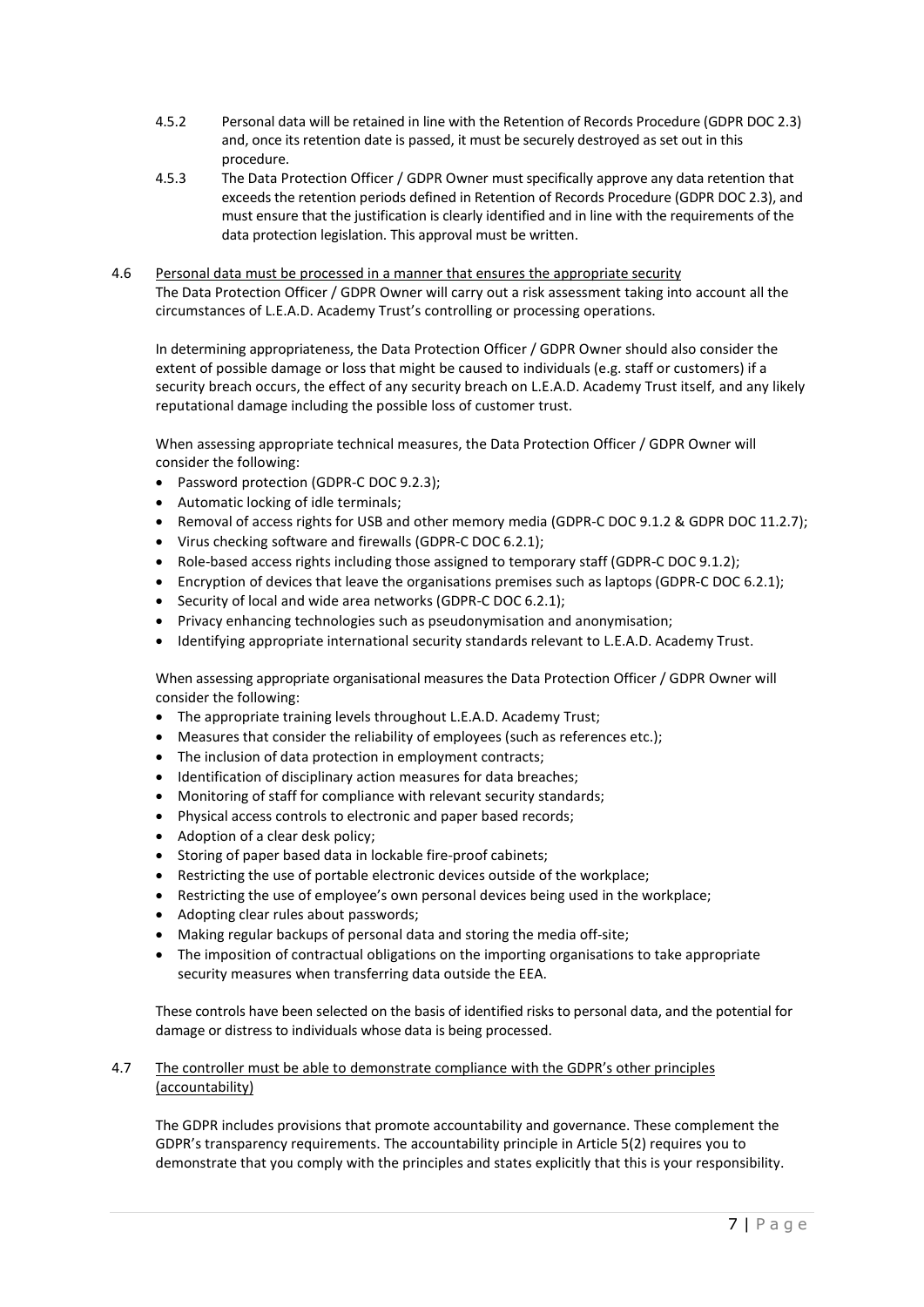The L.E.A.D. Academy Trust will demonstrate compliance with the data protection principles by implementing data protection policies, adhering to codes of conduct, implementing technical and organisational measures, as well as adopting techniques such as data protection by design, DPIAs, breach notification procedures and incident response plans.

# 5. Data subjects' rights

- 5.1 Data subjects have the following rights regarding data processing, and the data that is recorded about them:
	- 5.1.1 To make subject access requests regarding the nature of information held and to whom it has been disclosed.
	- 5.1.2 To prevent processing likely to cause damage or distress.
	- 5.1.3 To prevent processing for purposes of direct marketing.
	- 5.1.4 To be informed about the mechanics of automated decision-taking process that will significantly affect them.
	- 5.1.5 To not have significant decisions that will affect them taken solely by automated process.
	- 5.1.6 To sue for compensation if they suffer damage by any contravention of the GDPR.
	- 5.1.7 To take action to rectify, block, erased, including the right to be forgotten, or destroy inaccurate data.
	- 5.1.8 To request the supervisory authority to assess whether any provision of the GDPR has been contravened.
	- 5.1.9 To have personal data provided to them in a structured, commonly used and machinereadable format, and the right to have that data transmitted to another controller.
	- 5.1.10 To object to any automated profiling that is occurring without consent.
- 5.2 L.E.A.D. Academy Trust ensures that data subjects may exercise these rights:
	- 5.2.1 Data subjects may make data access requests as described in Subject Access Request Procedure (GDPR DOC 2.2); this procedure also describes how L.E.A.D. Academy Trust will ensure that its response to the data access request complies with the requirements of the GDPR.
	- 5.2.2 Data subjects have the right to complain to L.E.A.D. Academy Trust related to the processing of their personal data, the handling of a request from a data subject and appeals from a data subject on how complaints have been handled in line with the Complaints Procedure (GDPR DOC 2.9).

#### 6. Consent

- 6.1 L.E.A.D. Academy Trust understands 'consent' to mean that it has been explicitly and freely given, and a specific, informed and unambiguous indication of the data subject's wishes that, by statement or by a clear affirmative action, signifies agreement to the processing of personal data relating to him or her. The data subject can withdraw their consent at any time.
- 6.2 L.E.A.D. Academy Trust understands 'consent' to mean that the data subject has been fully informed of the intended processing and has signified their agreement, while in a fit state of mind to do so and without pressure being exerted upon them. Consent obtained under duress or on the basis of misleading information will not be a valid basis for processing.
- 6.3 There must be some active communication between the parties to demonstrate active consent. Consent cannot be inferred from non-response to a communication. The Controller must be able to demonstrate that consent was obtained for the processing operation.
- 6.4 For sensitive data, explicit written consent (Consent Procedure GDPR DOC 2.7) of data subjects must be obtained unless an alternative legitimate basis for processing exists.
- 6.5 In most instances, consent to process personal and sensitive data is obtained routinely by L.E.A.D. Academy Trust using standard consent documents from L.E.A.D. Academy Trust Portal. e.g. when a new client signs a contract, or during induction for participants on programmes.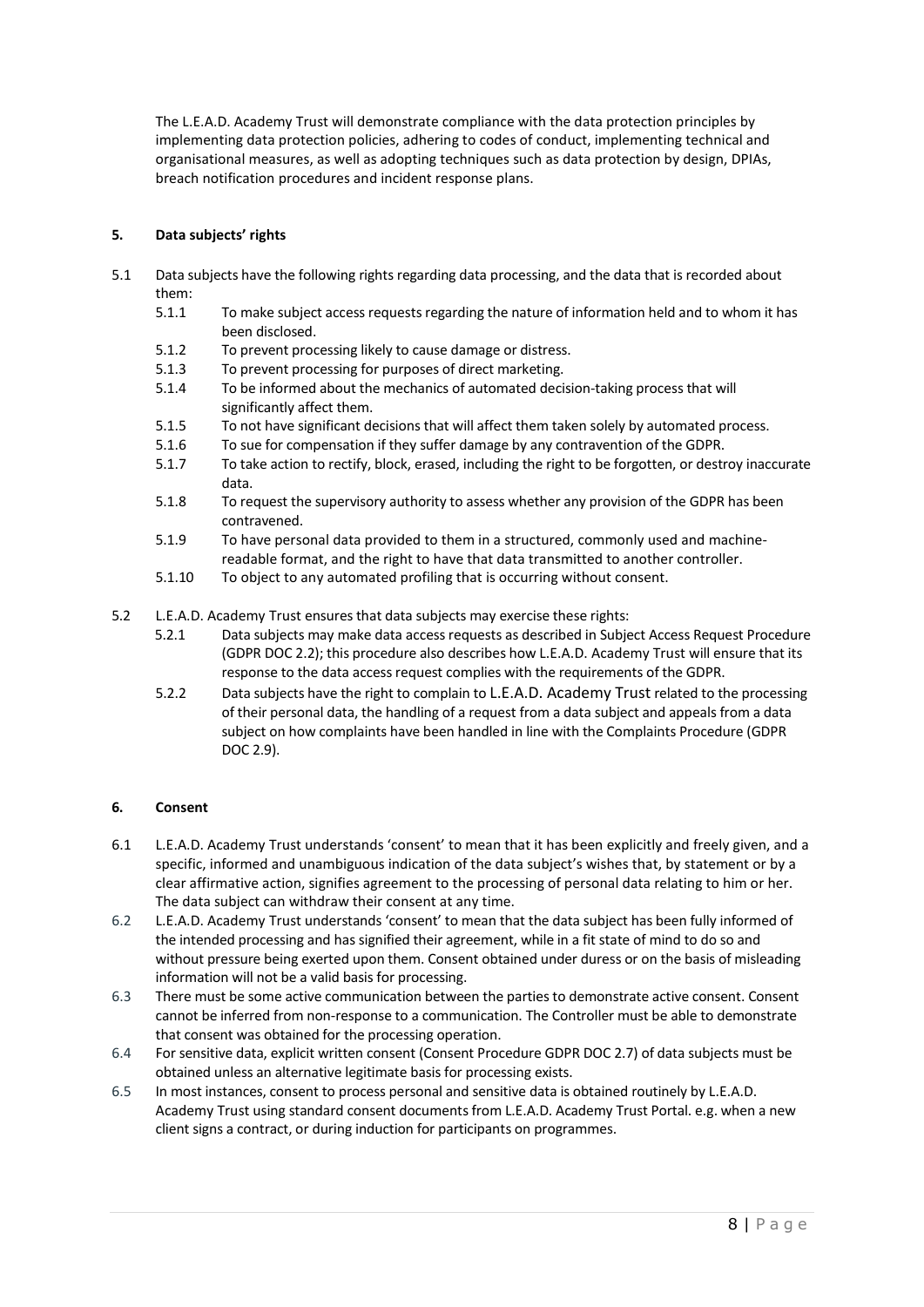6.6 Where L.E.A.D. Academy Trust provides online services to children, parental or custodial authorisation must be obtained. This requirement applies to children under the age of 16 (unless the Member State has made provision for a lower age limit, which may be no lower than 13).

# 7. Security of data

- 7.1 All Employees/Staff are responsible for ensuring that any personal data that L.E.A.D. Academy Trust holds and for which they are responsible, is kept securely and is not under any conditions disclosed to any third party unless that third party has been specifically authorised by L.E.A.D. Academy Trust to receive that information and has entered into a confidentiality agreement.
- 7.2 All personal data should be accessible only to those who need to use it, and access may only be granted in line with the Access Control Policy (GDPR-C DOC 9.1.1). All personal data should be treated with the highest security and must be kept:
	- in a lockable room with controlled access; and/or
	- in a locked drawer or filing cabinet; and/or
	- if computerised, password protected in line with corporate requirements in the Access Control Policy (GDPR-C DOC 9.1.1); and/or
	- stored on (removable) computer media which are encrypted in line with Secure Disposal of Storage Media (GDPR-C DOC 11.2.7).
- 7.3 Care must be taken to ensure that PC screens and terminals are not visible except to authorised Employees/Staff of L.E.A.D. Academy Trust. All Employees/Staff are required to enter into an Acceptable Use Agreement (GDPR-C DOC 9.2.1A) before they are given access to organisational information of any sort, which details rules on screen time-outs.
- 7.4 Manual records may not be left where they can be accessed by unauthorised personnel and may not be removed from business premises without explicit [written] authorisation. As soon as manual records are no longer required for day-to-day client support, they must be removed from secure archiving in line with [procedure reference].
- 7.5 Personal data may only be deleted or disposed of in line with the Retention of Records Procedure (GDPR DOC 2.3). Manual records that have reached their retention date are to be shredded and disposed of as 'confidential waste'. Hard drives of redundant PCs are to be removed and immediately destroyed as required by GDPR-C DOC 11.2.7 before disposal.
- 7.6 Processing of personal data 'off-site' presents a potentially greater risk of loss, theft or damage to personal data. Staff must be specifically authorised to process data off-site.

#### 8. Disclosure of data

- 8.1 L.E.A.D. Academy Trust must ensure that personal data is not disclosed to unauthorised third parties which includes family members, friends, government bodies, and in certain circumstances, the Police. All Employees/Staff should exercise caution when asked to disclose personal data held on another individual to a third party and will be required to attend specific training that enables them to deal effectively with any such risk. It is important to bear in mind whether or not disclosure of the information is relevant to, and necessary for, the conduct of L.E.A.D. Academy Trust's business.
- 8.2 All requests to provide data for one of these reasons must be supported by appropriate paperwork and all such disclosures must be specifically authorised by the Data Protection Officer / GDPR Owner.

#### 9. Retention and disposal of data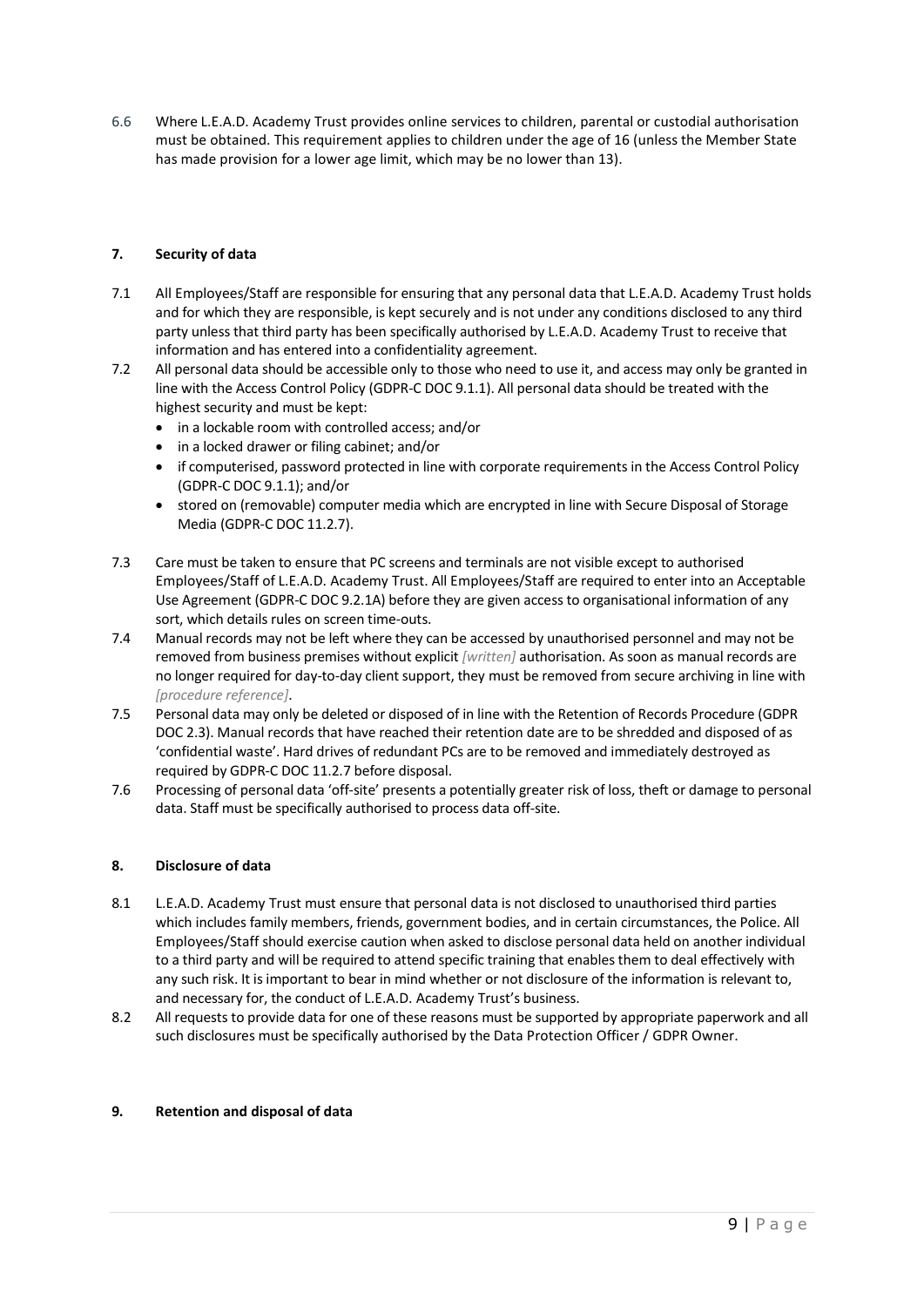- 9.1 L.E.A.D. Academy Trust shall not keep personal data in a form that permits identification of data subjects for longer a period than is necessary, in relation to the purpose(s) for which the data was originally collected.
- 9.2 L.E.A.D. Academy Trust may store data for longer periods if the personal data will be processed solely for archiving purposes in the public interest, scientific or historical research purposes or statistical purposes, subject to the implementation of appropriate technical and organisational measures to safeguard the rights and freedoms of the data subject.
- 9.3 The retention period for each category of personal data will be set out in the Retention of Records Procedure (GDPR DOC 2.3) along with the criteria used to determine this period including any statutory obligations L.E.A.D. Academy Trust has to retain the data.
- 9.4 L.E.A.D. Academy Trust's data retention and data disposal procedures (Storage Removal Procedure GDPR-C DOC 11.2.7) will apply in all cases.
- 9.5 Personal data must be disposed of securely in accordance with the sixth principle of the GDPR processed in an appropriate manner to maintain security, thereby protecting the "rights and freedoms" of data subjects. Any disposal of data will be done in accordance with the secure disposal procedure (GDPR-C DOC 11.2.7).

# 10. Data transfers

10.1 All exports of data from within the European Economic Area (EEA) to non-European Economic Area countries (referred to in the GDPR as 'third countries') are unlawful unless there is an appropriate "level of protection for the fundamental rights of the data subjects".

The transfer of personal data outside of the EEA is prohibited unless one or more of the specified safeguards, or exceptions, apply:

10.1.1 An adequacy decision

The European Commission can and does assess third countries, a territory and/or specific sectors within third countries to assess whether there is an appropriate level of protection for the rights and freedoms of natural persons. In these instances no authorisation is required.

Countries that are members of the European Economic Area (EEA) but not of the EU are accepted as having met the conditions for an adequacy decision.

A list of countries that currently satisfy the adequacy requirements of the Commission are published in the Official Journal of the European Union. http://ec.europa.eu/justice/dataprotection/international-transfers/adequacy/index\_en.htm

# 10.1.2 Privacy Shield

If L.E.A.D. Academy Trust wishes to transfer personal data from the EU to an organisation in the United States it should check that the organisation is signed up with the Privacy Shield framework at the U.S. Department of Commerce. The obligation applying to companies under the Privacy Shield are contained in the "Privacy Principles". The US DOC is responsible for managing and administering the Privacy Shield and ensuring that companies live up to their commitments. In order to be able to certify, companies must have a privacy policy in line with the Privacy Principles e.g. use, store and further transfer the personal data according to a strong set of data protection rules and safeguards. The protection given to the personal data applies regardless of whether the personal data is related to an EU resident or not. Organisations must renew their "membership" to the Privacy Shield on an annual basis.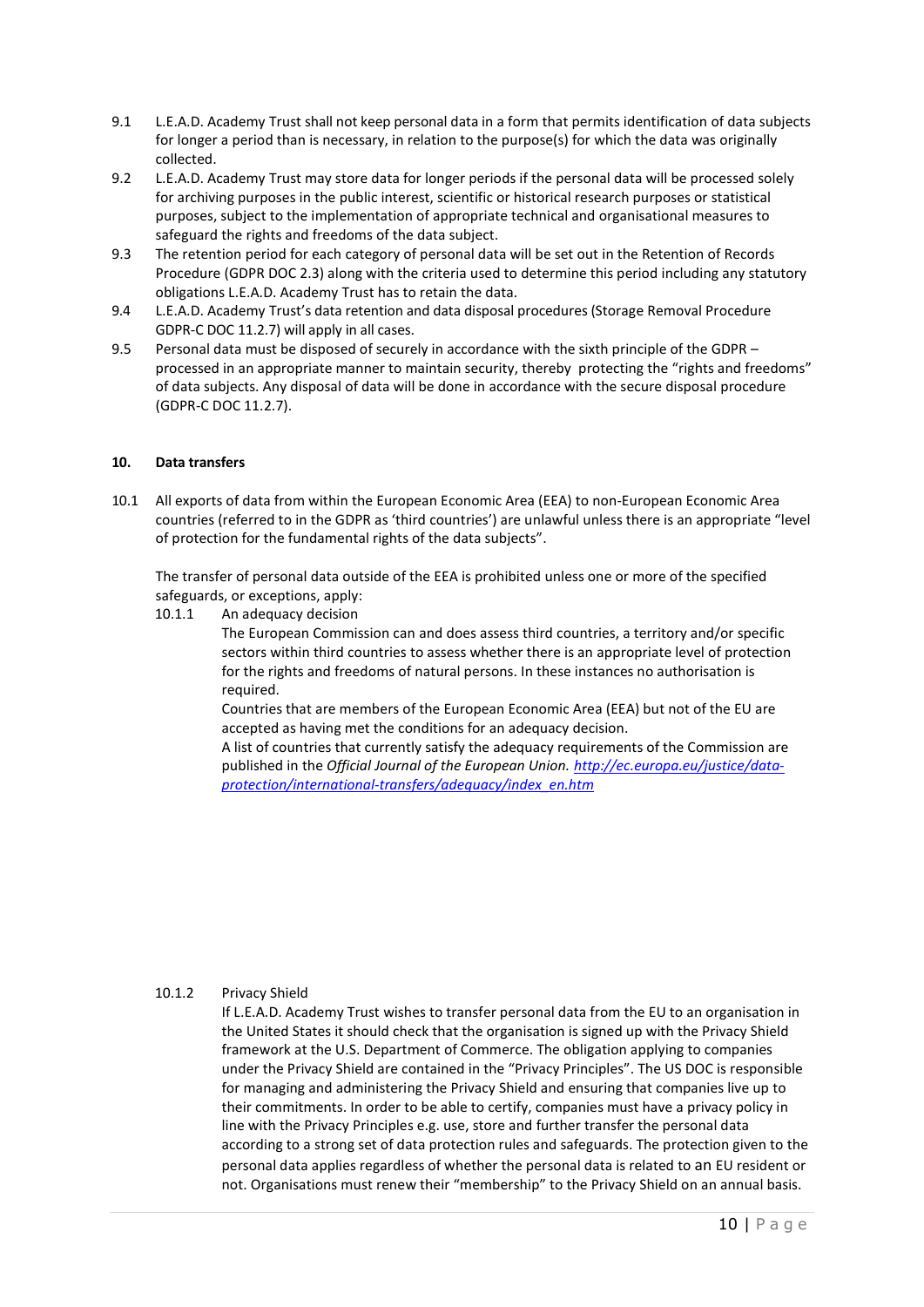If they do not, they can no longer receive and use personal data from the EU under that framework.

# Assessment of adequacy by the data controller

In making an assessment of adequacy, the UK based exporting controller should take account of the following factors:

- the nature of the information being transferred;
- the country or territory of the origin, and final destination, of the information;
- how the information will be used and for how long;
- the laws and practices of the country of the transferee, including relevant codes of practice and international obligations; and
- the security measures that are to be taken as regards the data in the overseas location.

#### 10.1.3 Binding corporate rules

L.E.A.D. Academy Trust may adopt approved binding corporate rules for the transfer of data outside the EU. This requires submission to the relevant supervisory authority for approval of the rules that L.E.A.D. Academy Trust is seeking to rely upon.

# 10.1.4 Model contract clauses

L.E.A.D. Academy Trust may adopt approved model contract clauses for the transfer of data outside of the EEA. If L.E.A.D. Academy Trust adopts one of the model contract clauses there is an automatic recognition of adequacy.

#### 10.1.5 Exceptions

In the absence of an adequacy decision, Privacy Shield membership, binding corporate rules and/or model contract clauses, a transfer of personal data to a third country or international organisation shall only take place on one of the following conditions:

- the data subject has explicitly consented to the proposed transfer, after having been informed of the possible risks of such transfers for the data subject due to the absence of an adequacy decision and appropriate safeguards;
- the transfer is necessary for the performance of a contract between the data subject and the controller or the implementation of pre-contractual measures taken at the data subject's request;
- the transfer is necessary for the conclusion or performance of a contract concluded in the interest of the data subject between the controller and another natural or legal person;
- the transfer is necessary for important reasons of public interest;
- the transfer is necessary for the establishment, exercise or defence of legal claims; and/or
- the transfer is necessary in order to protect the vital interests of the data subject or of other persons, where the data subject is physically or legally incapable of giving consent.

#### 11. Information asset register/data inventory

- 11.1 L.E.A.D. Academy Trust has established a data inventory and data flow process as part of its approach to address risks and opportunities throughout its GDPR compliance project. L.E.A.D. Academy Trust's data inventory and data flow determines (GDPR DOC 2.4, and GDPR REC 4.4):
	- business processes that use personal data;
	- source of personal data;
	- volume of data subjects;
	- description of each item of personal data;
	- processing activity;
	- maintains the inventory of data categories of personal data processed;
	- documents the purpose(s) for which each category of personal data is used;